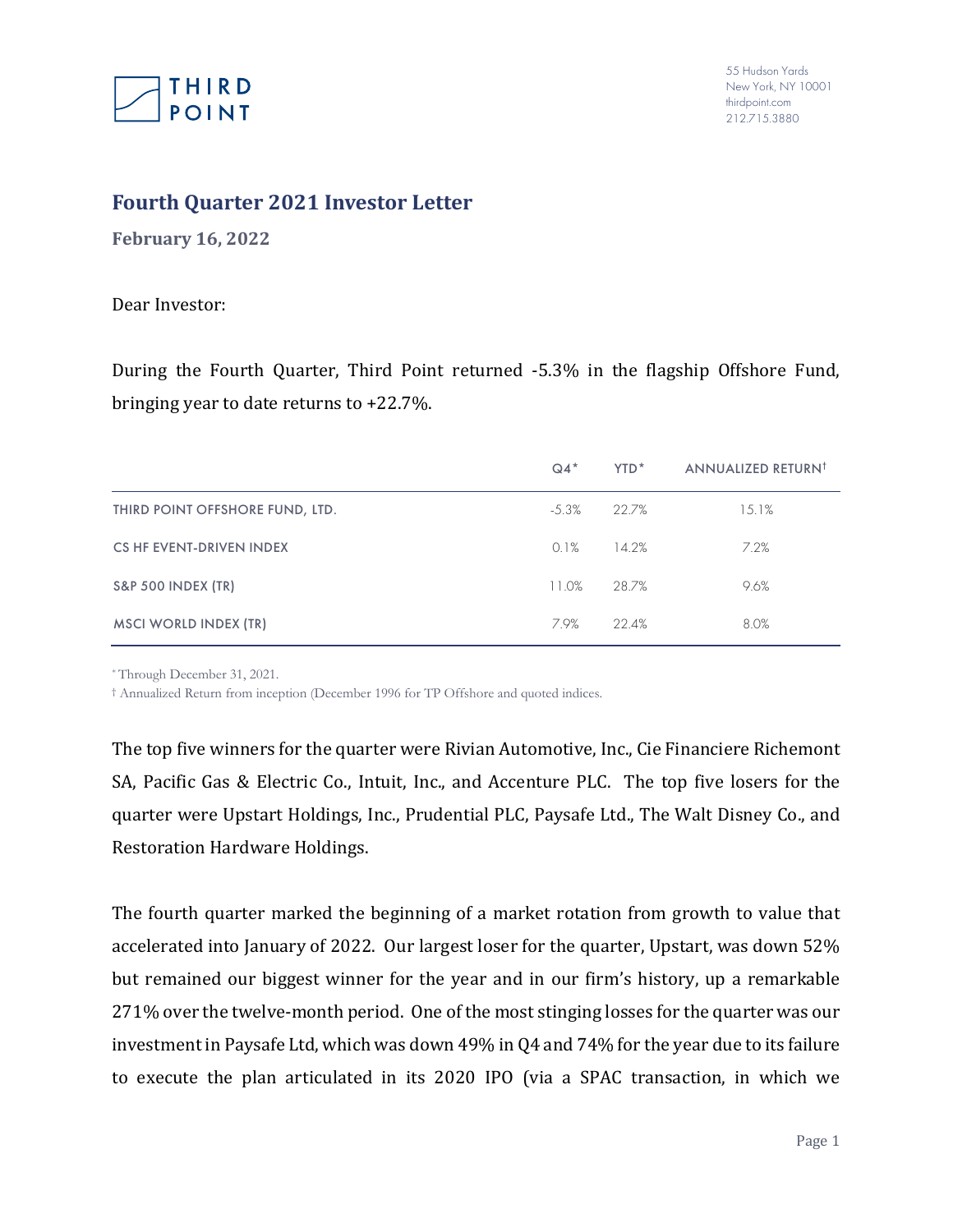participated.) We exited the position in its entirety following the company's Q3 earnings report, and the shares have languished since then.

Offsetting these losses were significant gains in Rivian, a company we invested in as a private later stage growth company that went public in November. After a sharp increase in value following its IPO, we reduced our position and have since bought back shares as they dropped below the IPO price of \$78, still well above our cost. Richemont was another winner, benefitting from strong sales of "hard luxury" goods like jewelry and watches, as well as a potential transaction for its loss-making online business.

We anticipate that 2022 will be a year of normalization across supply chains, public health, and consumer spending. This is happening as central banks globally (ex-China) begin to remove excess liquidity from the system through rate hikes and, at some point, quantitative tightening. A steep decline in Covid cases is beginning to provide relief from supply chain bottlenecks and inventory restock continues. We anticipate the goods component of inflation to begin to see second derivative slowing as capacity comes online, port congestion eases and people return to work. The US consumer, who contributes roughly two-thirds of GDP, still seems on solid footing although we are watching closely the pace of wage and rent inflation.

Inflation and the U.S. Federal Reserve's policy around it remains the key driver of risk assets. The year had just started when markets panicked that the Fed was behind the curve on price control, perhaps reflecting a potential policy error that could lead to a recession (e.g. yield curve flattening). This is premature in our view; we expect the Fed to be flexible and data dependent. As markets corrected, we mitigated some of our losses by reducing exposure in late January, then used this buying power to add exposure opportunistically in both new names and existing positions where IRRs became increasingly compelling early in February. Although conditions will continue to be volatile, this environment offers exciting opportunities, particularly in event-driven and value investing, which was our bread and butter for many years. We are focused currently on catalyst-driven opportunities including: 1) M&A that is revealing hidden value in previously overlooked stocks; 2) value-oriented,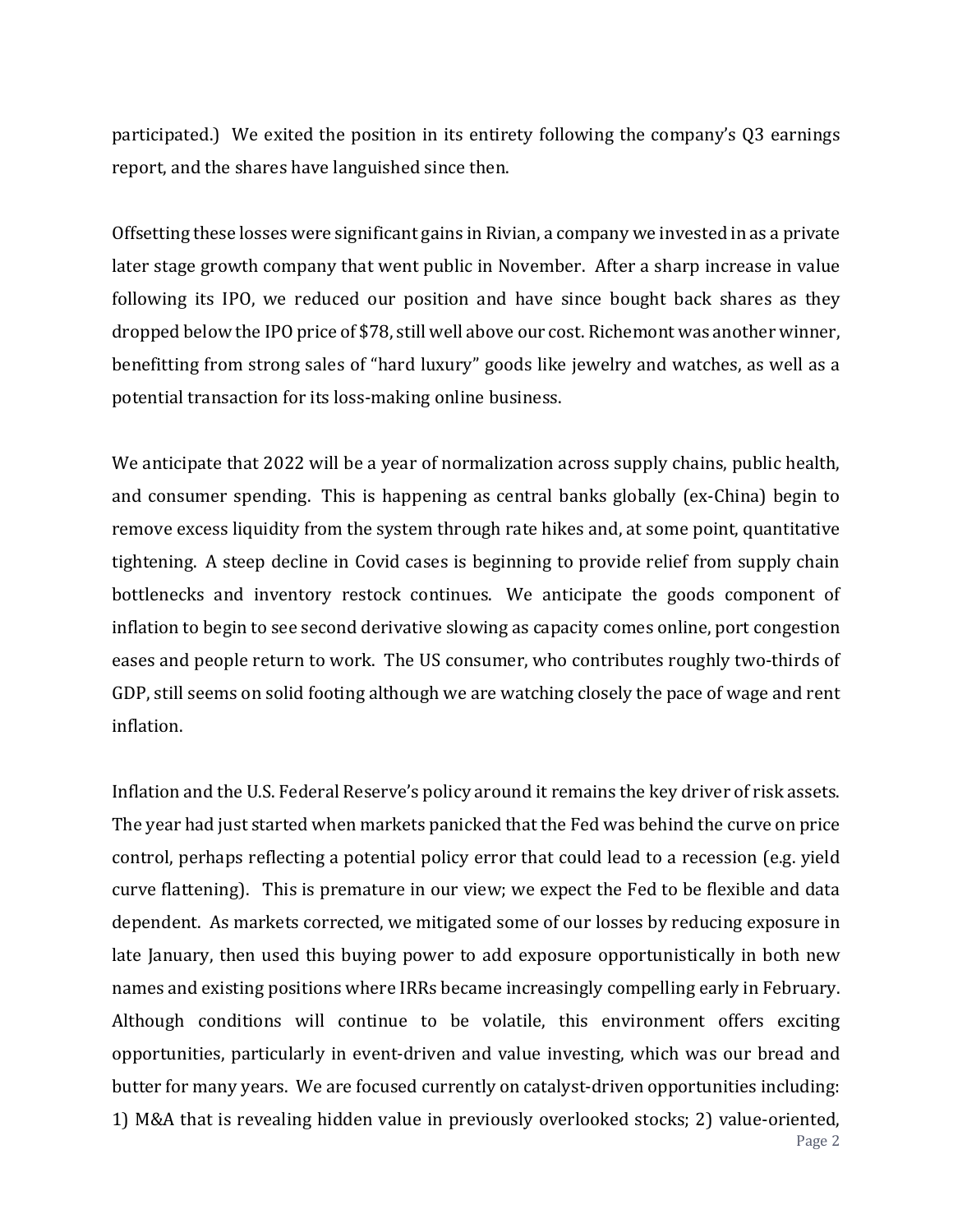"old" tech stocks like Intel that deserve a second look; and 3) opportunities in merger arbitrage. Our corporate credit exposure is low, focused on higher-grade paper in energy and reopening trades, and well hedged from a rate perspective. Credit markets have shown some minor signs of stress and we remain ready to deploy capital if the opportunity set meets our criteria. Structured credit continues to add uncorrelated exposure to the portfolio, with compelling yields.

Private markets are undergoing a re-rating similar to public markets. They have relied on cheap funding to subsidize growth as their core business model for many years, so there is likely to be a meaningful revaluation in many private companies as money becomes more expensive. We believe that our focus on specific areas of technological innovation and preference for Series B investing should insulate the portfolio from substantial shock. As detailed below, we continue to find superb investment opportunities in early-stage privates, one of which we discuss in this letter.

#### **Amazon**

We have long admired Amazon as investors (and appreciated its myriad benefits as consumers) and have owned shares several times in the past. We acquired a sizable position during the early innings of the pandemic ahead of what we believed would be a structural acceleration in revenue for the group. After lagging tech peers for most of last year, we significantly increased the size of our investment, reflecting our conviction that Amazon is at an important crossroads as new management considers its long-term strategic plan to move the company forward, which may include several bold initiatives that are the subject of wide market speculation at the proverbial investor water cooler.

Amazon's most recent quarterly results bolstered our view that the company is now at an inflection point that should usher in an improvement in various metrics, as well as an upturn in the company's share price. The long-term secular growth drivers for the company—cloud adoption and eCommerce penetration—remain firmly intact. Sales growth ought to reaccelerate as revenue comps ease. Fixed cost leverage should improve after a large investment cycle that effectively doubled the fulfillment capacity of the company over the past two years. Excess costs associated with the Covid pandemic, labor shortages, and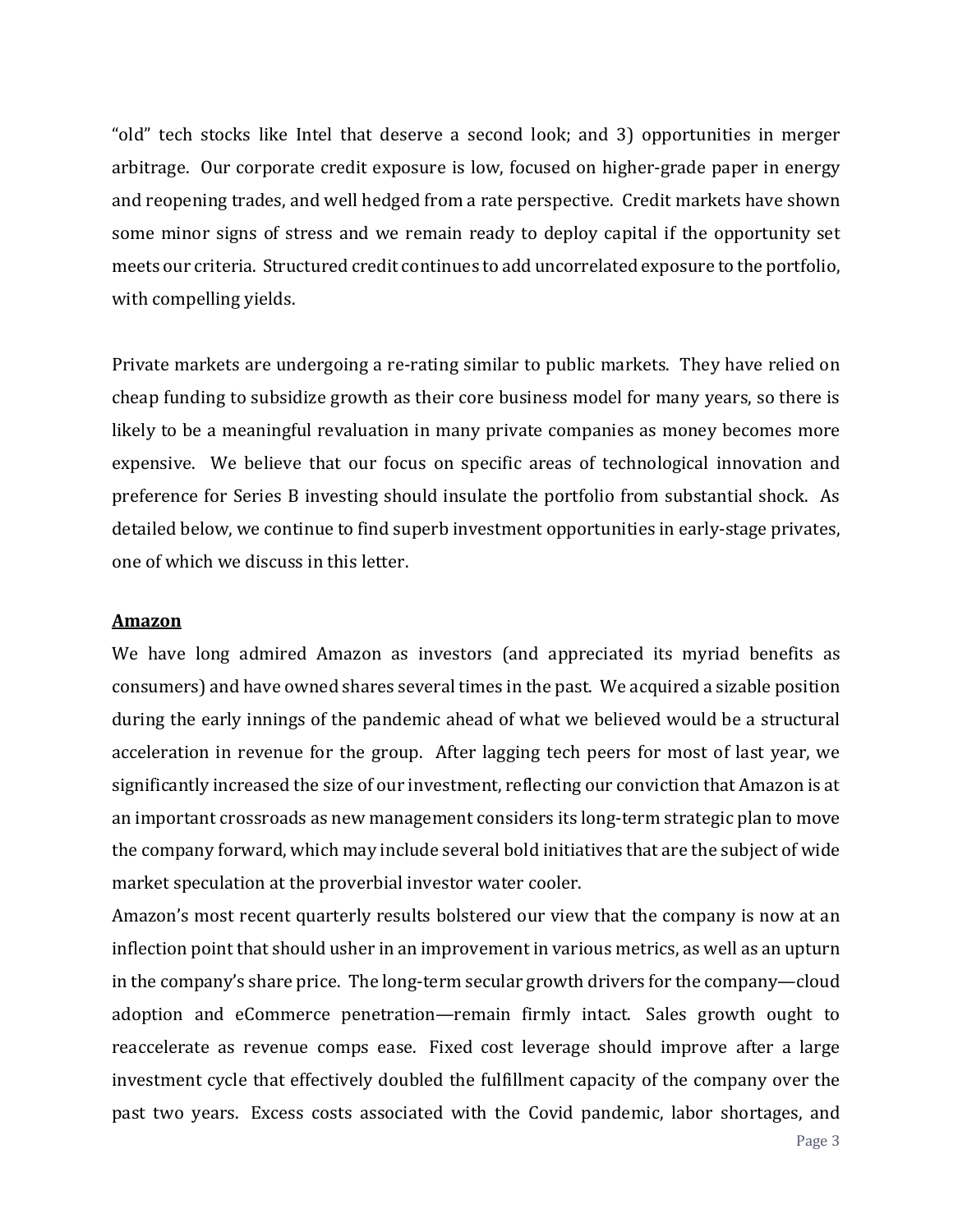supply chain disruption should start to disappear as the external environment normalizes. And, shares are still trading at the lower end of the company's historical multiple range. It's not often that you get to buy shares in a high-quality company at the low end of its valuation range ahead of a meaningful reacceleration in growth at a 30%-40% discount to its present intrinsic value with an almost unlimited runway of potential to compound in value.

While the fundamental outlook for shares looks bright, we were encouraged by two additional developments this quarter. First, we noted the Board repurchased shares in January 2022 for the first time in a decade. It is not hard to imagine that Amazon, like some of its peers, may start returning more capital to shareholders, especially as the balance sheet approaches a net cash position and free cash flow improves. Second, we noted the introduction of additional disclosure from management, specifically breaking out advertising revenue and detailing capital expenditures by category. Amazon is a large and complex company and greater financial disclosure will no doubt help investors better understand the various parts of the business and significant sum-of-the-parts value. We expect these shareholder-friendly moves may be just the tip of the iceberg as Amazon's talented and focused new CEO Andy Jassy sets out his plan for the Company's future.

### **Accenture**

Accenture, the gold standard in IT Services, is a high-quality compounder at the nexus of two post-Covid megatrends: the acceleration of digitization across industries globally and an emerging IT talent war. It specializes in the highest value work and is the leader in digital and cloud transformations. For the past two decades, Accenture has compounded free cashflow per share at 12% per year on a fully unlevered basis. It has been able to sustain these high rates of compounding due to rising IT spend, rising IT outsourcing, and consistent market share gains.

Page 4 Accenture is positioned to benefit from skyrocketing demand for IT services, partially due to the coronavirus pandemic, which dramatically accelerated the need for digitization across industries. As companies urgently undertake large scale digital and cloud transformations,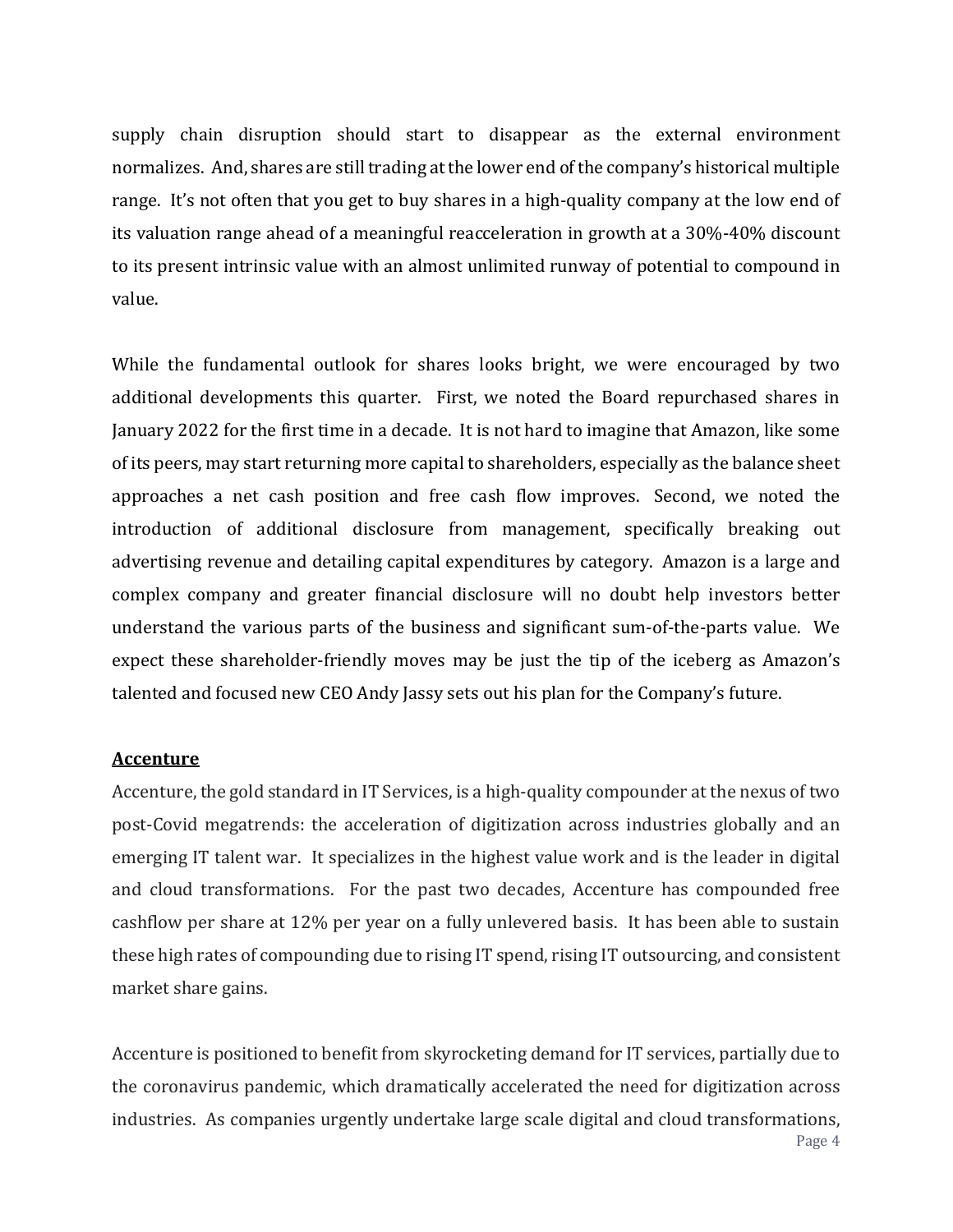tech laggards with historically poor IT hiring capabilities must digitize to survive. We believe that as IT services demand accelerates and shifts towards digital transformation projects (where Accenture is particularly well-positioned), Accenture's market share gains will sustainably accelerate.

Accenture's growth will also be supported by an increasingly constrained supply of IT talent. Remote work is decoupling employment from location, globalizing the IT talent pool and enabling leading technology companies to compete for talent outside their home markets much more proactively than in the past. That dynamic is making it increasingly difficult for companies in other industries to hire IT professionals at a time of their greatest need. This IT talent "supply shock" is a tremendous opportunity for Accenture, whose best-in-class brand and talent recruiting give the company a growing supply-side advantage which we believe should translate into further market share gains going forward.

Taken together, we believe these concurrent demand and supply shocks should enable Accenture to sustainably accelerate its growth algorithm going forward. We expect revenue growth to accelerate from high single-digit historical levels to mid-teens in the coming years, while free cashflow per share growth accelerates from low-teens to roughly 20% or better. Accenture's recent guidance for a material acceleration in fiscal year 2022 is the first evidence of this dynamic unfolding. We expect elevated growth to persist for years to come, and are excited to be long-term owners of the stock.

### **Intel**

2021 was a highly productive year for Intel's new CEO, Pat Gelsinger. Despite the stock's tepid results, we see a compelling, underappreciated fundamental story. Intel's "brain drain" – a key part of our thesis when we first sought to help the company confront its long-time underperformance – appears to be reversing. Since joining Intel, Mr. Gelsinger has not only brought back prominent Intel former employees but has also attracted talents from competitors such as AMD, Nvidia, Apple, and, most recently, Micron's stellar Chief Financial Officer, David Zinsner.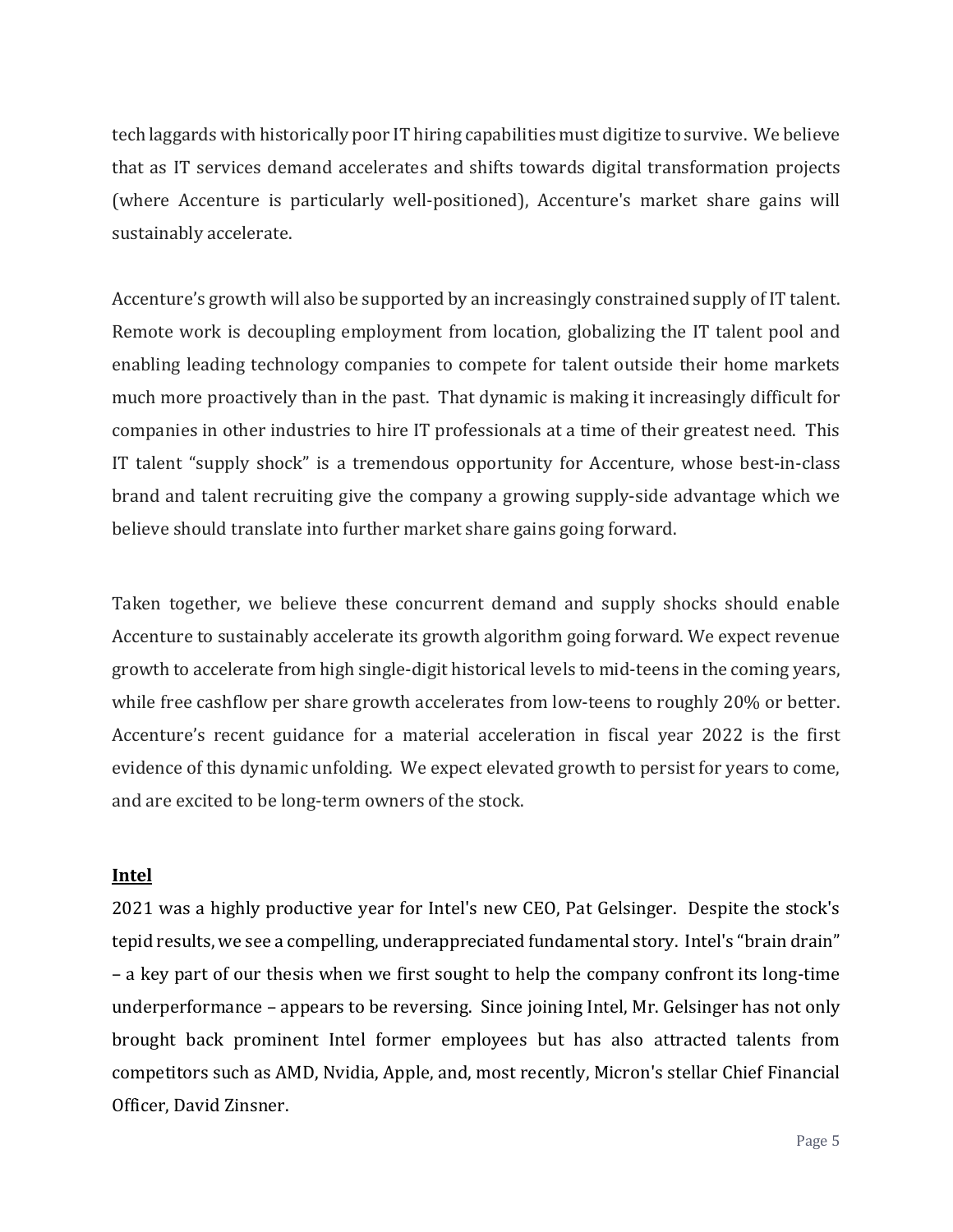We are encouraged by Intel's aggressive investment plan, including a recently announced fabrication plant in Ohio and acquisition of Tower Semiconductors. We knew from the start that Intel's turnaround would be complex and lengthy, and we have been pleased to see Mr. Gelsinger sacrifice near-term earnings for long-term growth.

Finally, after a series of blunders across its PC and Server product lines, Intel is finally receiving good reviews for one of its upcoming processors: Alder Lake. Tom's Hardware, a preeminent hardware publication, called Alder Lake "a cataclysmic shift in Intel's battle against AMD's potent Ryzen 5000 chips." While this is just one product across a broad lineup, and given it will take time to achieve leadership across them all, we are encouraged by these tangible signs of progress under Mr. Gelsinger's leadership. With talent returning, an improving product suite, and a willingness to invest for growth, we believe Intel's prospects have turned the corner. We expect that the company's upcoming analyst day will be an ideal time for Mr. Gelsinger to articulate the progress he has made and begin to reset expectations for the company.

### **Verbit (Ventures Investment)**

During the Fourth Quarter, Third Point Ventures led a \$200 million Series E round in Israelbased Verbit, a leading AI-powered transcription and captioning platform company led by founder Tom Livne. Both the recently raised dedicated ventures fund and our main hedge funds participated in the transaction. Verbit leverages a modern AI-powered automation stack to disrupt the highly fragmented \$30 billion transcription market. Verbit's proprietary technology and significant data moat allow levels of automation that smaller companies cannot match. The Company offers customers a higher quality product with faster delivery and lower prices, thanks to this higher degree of automation.

Since its inception in 2017, Verbit has been growing by more than 100% year-over-year organically and has recently started augmenting its growth through carefully selected and executed acquisitions. The opportunity in transcription services is substantial, with growth driven by the proliferation of audio/video content and available data insights in Verbit's key verticals: legal, education, media, corporate, and healthcare.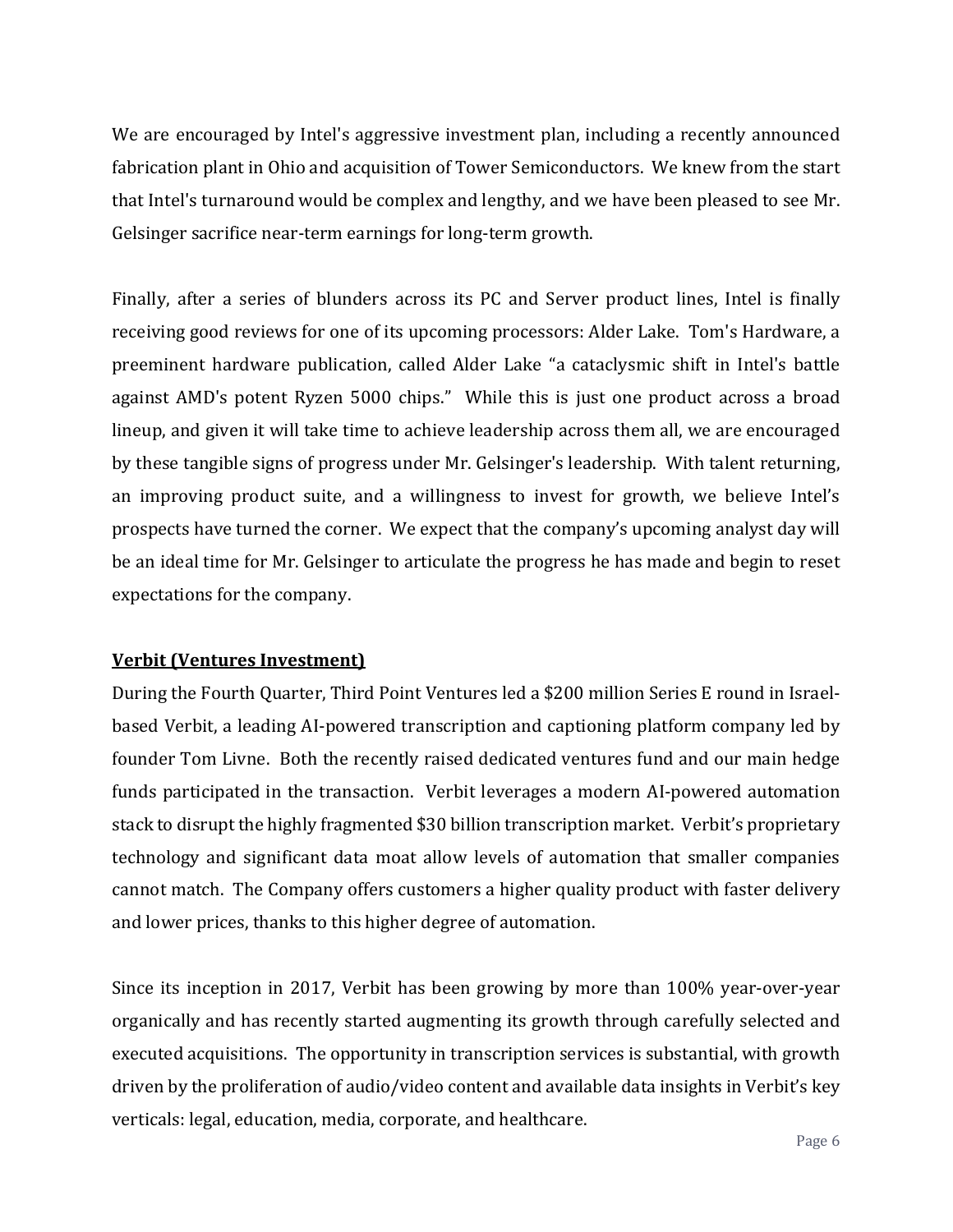One of TPV's core strategies is investing in the transformation of the digital enterprise via modern AI and automation. Verbit is a perfect expression of this theme, as the Company and its founder, Tom Livne, disrupt a mature industry ripe for automation with a superior tech stack and a commitment to move the industry into the future.

Verbit was among 27 new private investments made by Third Point in 2021. The year was also a milestone as TPV closed its first dedicated fund with a mix of new and old investors, grew the team, and several positions went public and were the year's biggest portfolio winners. We are excited about the new investments we have made and see compelling current opportunities, which we have already started to capitalize on in Q1 2022.

# **Business Updates**

We recently welcomed a new analyst to the team. Reed Tyson will focus on structured credit. From 2017 to 2021, Reed worked at Credit Suisse on the Asset Backed Securities desk, trading esoteric securities and whole loans. Prior to Credit Suisse, he was a derivatives analyst at MetLife. Mr. Tyson graduated cum laude from Connecticut College with a B.A. in Biochemistry.

Sincerely,

Daniel A. Soil

**Daniel S. Loeb CEO & CIO**